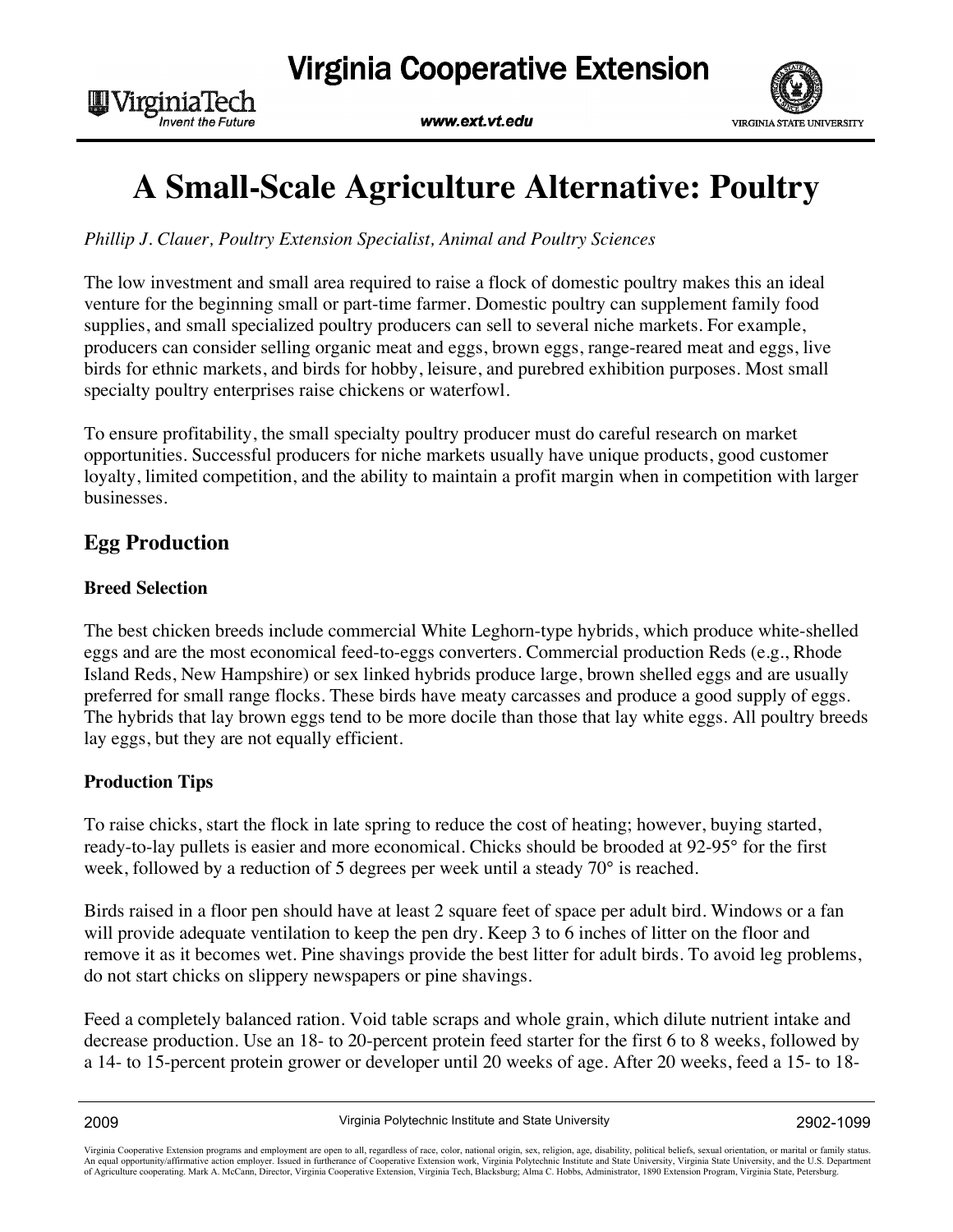percent protein layer ration, and feed grit and oyster shells in separate feeders.

Provide 3 inches of feeder space per adult bird. To minimize wasted feed, the lip of the feeder should be level with the birds' back height, and trough feeders should be kept less than half full. Waterers must provide at least 5 to 6 gallons daily for every 100 birds. Provide 1 inch of water space per bird. Clean waterers three or four times each week, and provide fresh water daily.

Laying birds require at least 14 to 16 hours of light each day for maximum year round production. Decreasing the light will stop egg production. Light must be added before sunrise and after sunset during the fall and winter, but be sure to provide several hours of darkness so the birds can roost. Use an inexpensive automatic timer to turn lights on and off. For each 40 square feet of pen space, install one 25-watt bulb at ceiling height above the food and water area.

For floor-reared layers, provide at least 6 inches of roost space per bird, using 2- by 2-inch wooden strips spaced 12 inches apart. Place roosts 24 inches above the floor and provide one 10- by 10-inch nest for every 4 or 5 hens. Nests should be 24 inches above the floor, away from the roosts. Keep nesting materials clean and dry. Collect eggs at least twice daily. Outside runs are not necessary; if used, they should provide 5 to 10 square feet of space per bird.

# **Meat Chicken Production**

## **Breed Selection**

The most efficient meat-producing chickens are the meat-type crosses (Rock-Cornish). Purebred poultry types most commonly raised for white meat are Cornish, Plymouth Rocks, and White Jersey Giants, but these breeds are less efficient than the crosses and take up to 14 weeks to develop a desirable carcass. There are niche markets for red-plumage birds and for the Silkie chicken, which has dark purple skin and is very popular in various ethnic live-bird markets.

## **Production Tips**

Meat chickens can be raised much like laying chickens, except that wet and compacted liner is of even more concern with meat-type birds than with egg producers. These conditions cause breast blisters and leg weaknesses and give the carcasses an undesirable appearance. Never brood chicks on slippery surfaces. Pine shavings or straw are the best materials for giving meat birds the traction and leg support they need.

Feed a totally balanced ration. For fryers and broilers, use a starter mash or crumble pellets containing 20-23 percent protein. Roasters require a 20-percent protein starter for the first 6 weeks and can then be fed a 16-percent protein grower feed. At least 23 hours of light per day is recommended for meat birds. Use one 25-watt bulb per 100 square feet.

Do not use nests and roosts for meat type chickens. Roosting causes breast blisters, crooked keels,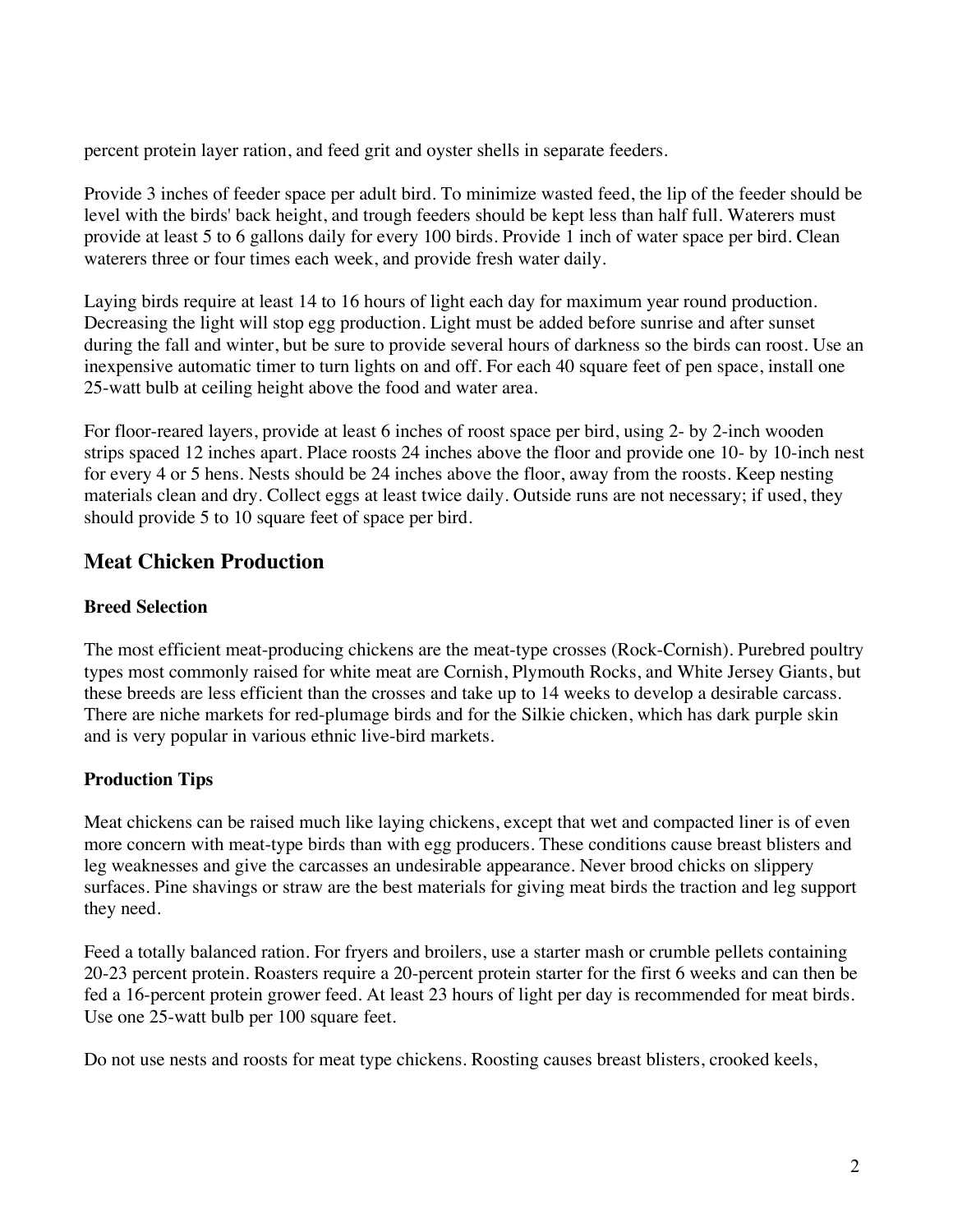bruises, and lameness in heavy meat birds. Meat-type birds make poor layers, so slaughter them before they reach egg production age. If you raise dual purpose birds, put nests in place after slaughtering the culls and males. Outside runs are not recommended for meat chickens unless you sell range-reared birds.

Slaughter 2- to 3-pound fryers at 3 to 4 weeks of age; 4- to 5-pound broilers at 7 to 9 weeks; and roasters at 12 to 14 weeks. Remember, as birds get older and larger, they become less efficient and eat more feed for each pound of weight gained. Because older birds produce more meat, allow them to come as close to the desired weight as possible before slaughter.

# **Waterfowl**

## **Breed Selection**

The best breed of waterfowl to raise depends on several factors, including the reason for raising them and the amount of space available.

Ducks are small and require less space than geese. However, they need a year round grain supplement and are more prone to predators. Geese require twice as much space as ducks, but do well on limited grain when they have plenty of grazing space. They are seldom bothered by predators.

Some waterfowl are raised for meat. They can be purchased from a commercial hatchery or local feed store. Duck breeds favored for meat production include Muscovy, Peking, and Commercial (Barnyard) Rouens. The most common geese raised for meat are Emden, African, and Pilgrim.

Chinese geese are commonly raised as weeder geese. Because of their loud, harsh call when startled, they are also used as "watch" or guard geese.

Waterfowl raised for pets or as a hobby can be selected from among 14 breeds of domestic ducks and 11 breeds of domestic geese, covering a variety of shapes, sizes, and colors. A variety of wild, exotic waterfowl are also raised in captivity; however, wild waterfowl usually require special facilities and attention and special permits.

## **Production Tips**

Young waterfowl usually are available only from April through July, while adult birds can be purchased from breeders throughout the year.

**Young waterfowl-** Waterfowl can be started much like chickens, but some special precautions are necessary.

**Do not** brood waterfowl on slippery surfaces (like newspapers) -- this can cause spraddled legs. Paper towels, cloth, or burlap give the best traction.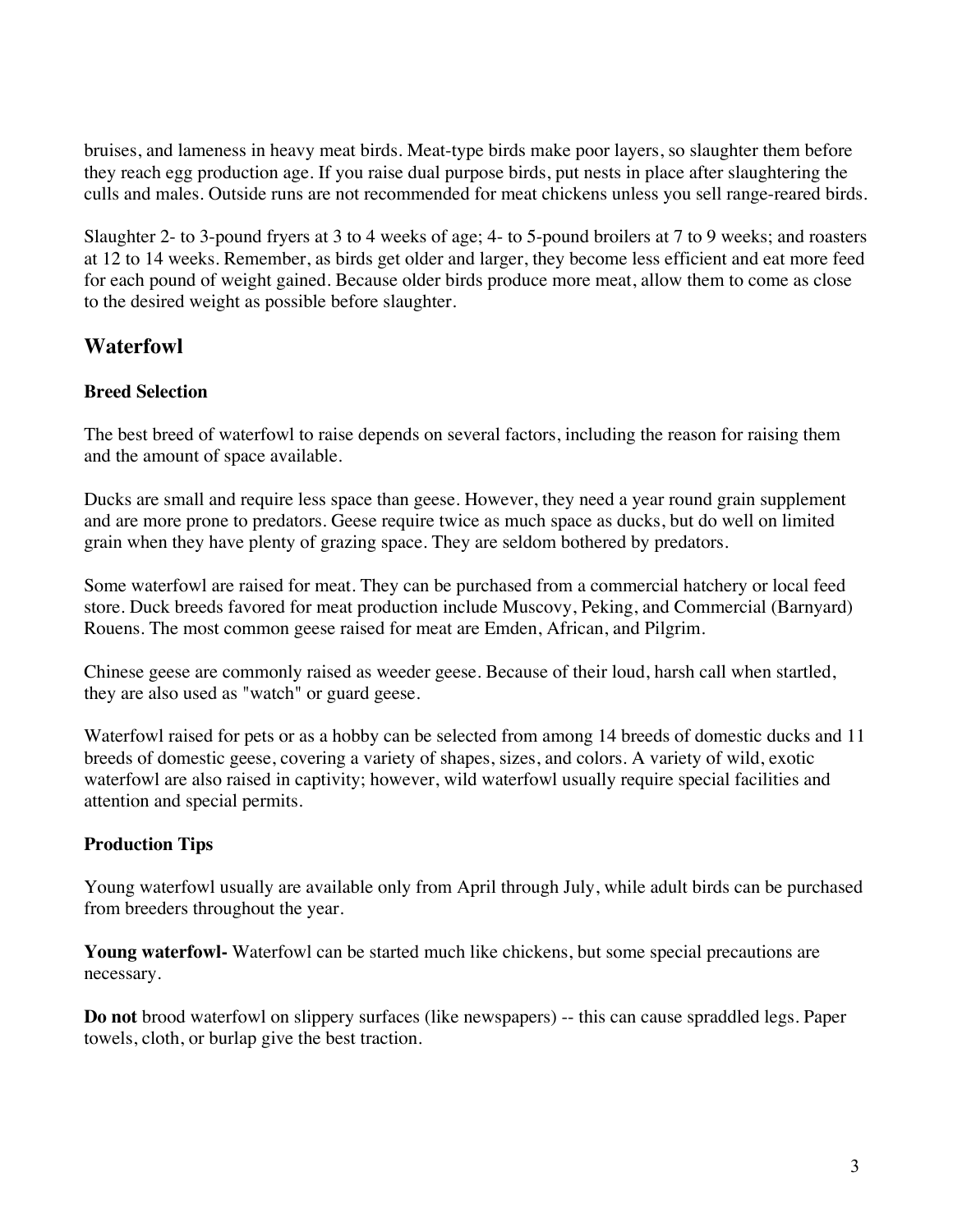**Do not** raise small breeds of waterfowl on mesh wire; their hocks (leg joints) may get stuck in the wire when they sit down. Mesh wire (approximately  $3/8$  inch) is acceptable for larger breeds.

**Do not** let young waterfowl swim or become excessively wet for the first 4 weeks. When wet, they chill easily, tend to crowd, and flip onto their backs, causing death.

**Do not** use litters that mold or compact when wet.

**Do not** use fine litter until the birds learn to distinguish it from feed. Excessive litter consumption causes death. Instead, use absorbent material like chopped peanut hulls, pine shavings, or straw.**Do not** feed medicated poultry feeds to young waterfowl; they may have adverse reactions to some poultry medications. Use starter mash formulated for waterfowl.

## **Feeding and watering**

Crumble and pelleted feeds are usually best, because waterfowl waste feed, especially when it is ground into mash. During the first 3 weeks, feed a 22-percent protein starter ration; then change to a 16-percent protein grower feed. Avoid digestive problems by feeding some grit 1 week before allowing access to green fibrous plants. After 8 to 12 weeks of age, geese and ducks will eat very limited supplemental grain. Most breeders feed a mixture of about 40 percent corn and 60 percent oats until breeding season. Breeding waterfowl require only a 15-percent protein diet. Allow 6 linear inches of feeder space per bird and place feeders away from waterers.

Provide plenty of fresh water at all times. Water is essential for healthy growth. To keep the pen dry, place the lip of the waterer at the birds' back height. Adult birds require a waterer deep enough to get their head under water beyond their eyes. To ensure successful mating, especially in larger breeds, make water available for swimming. An old water heater tank cut in half works well.

# **Specialty Poultry**

Many unique markets exist. Quail, pheasants, turkeys, and guinea fowl are raised for meat markets. Some birds are raised for exhibition. Mallard ducks, quail, and pheasant are raised for hunting preserves and for dog training. Markets are also available for racing pigeons, feathers for fly fishing, guinea hens for tick control, and pickled eggs.

# **Disease Prevention**

Disease prevention--biosecurity--is an important aspect of any domestic poultry operation. Never allow poultry and other fowl to run loose. House them or keep them in a fenced area. Wild or tame waterfowl, cage or pet birds, ratites, and any other exotic birds should be on separate premises from chickens, turkeys, and game birds. If this is not possible, maintain them in separated, nonconnecting pens. It is important to raise all species separately to minimize disease. Wild waterfowl are reservoirs of avian influenza and other diseases; mixed-species poultry operations can serve as a catalyst for virus mutation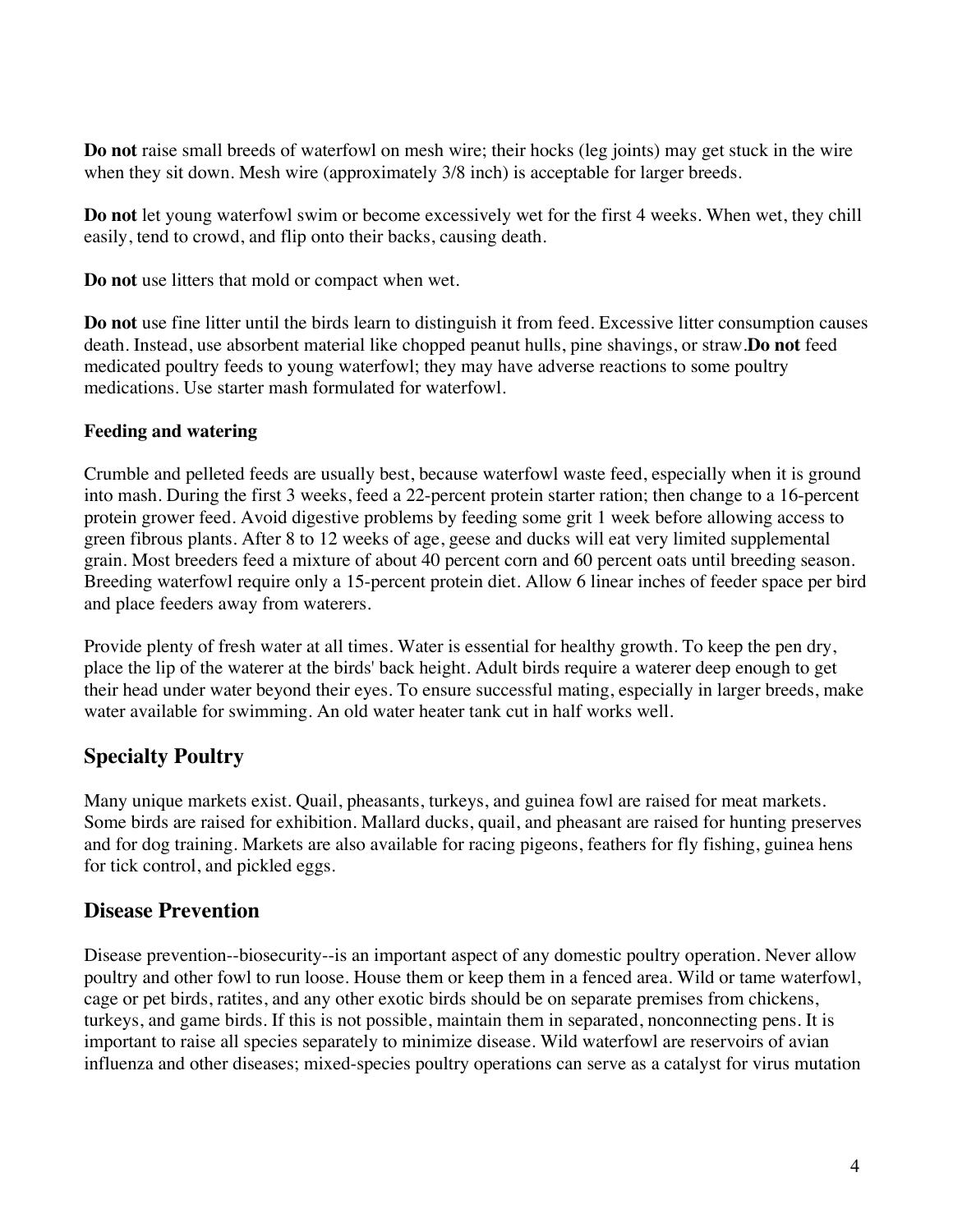and increase the risk for disease outbreaks.

A feather or one speck of fecal matter can carry billions of infectious germs. Avoid unnecessary human traffic, and prevent contact with unsanitary crates, equipment, or vehicles. **Always** wear clean clothes and footwear each time you return to your poultry production area. Allow visitors only after they have put on properly sanitized footwear, clothing, and hats. Insist that all poultry buyers bring only clean, disinfected crates. equipment, and vehicles into your farm with no visible fecal material or feathers. Better yet, transfer your birds to buyers at another location and clean your hauling equipment before returning home.

Practice "all-in, all-out" when raising poultry. Get rid of the entire flock before replacements arrive. Wash and disinfect the poultry house and leave it empty for 2 weeks. Replace the flock with healthy chicks from a single source, and do not add any new stock until the next clean-out. Limit the number of age groups on your farm. When all-in, all-out is not possible, bring new stock onto your farm only by hatching fertile eggs you have purchased or by buying Pullorum-Typhoid Clean chicks. Even though they appear healthy, adult birds are often disease carriers.

Buy only adult birds that have been vaccinated against Marek's disease. All chickens, turkeys, game fowl, or waterfowl you buy should be officially classified as U.S. Pullorum-Typhoid Clean. Participate in avian influenza testing programs where available.

# **Other Information Sources**

Contact your local Cooperative Extension Office or State University through local telephone directory listings. If possible, obtain a management guide from a breeder or hatchery.

Growing expertise, innovative technologies, and production supplies can be found through publications such as:

*Chicken Tractor: The Entrepreneurs Guide to Happy Hens and Healthy Soil* by Andy Lee (250 pages), from Good Earth Publications, P.O. Box 160, Columbus. NC 28722. Telephone 1-800-499-3201.

*Chicken Health Handbook* by Gail Damerow (344 pages), from Storey Communications, P.O. Box 445, Pownal, VT 05261. Telephone 1-800-441-5700.

*Pastured Poultry Profits* by Joel Salatin (340 pages), Polyface, Inc., Rural Route 1, P.O. Box 281, Swoope, VA 24479. Telephone 540- 885-3590.

*Raising Poultry Successfully* by Will Graves (186 pages), from Williamson Publishing, P.O. Box 185, Charlotte, VT 05455. Telephone 1-800-234-8791.

*Good Neighbors.* This free leaflet provides information on a health program for small and specialty poultry flocks. Contact T. Milton Nelson, Cooperative Extension Service, 0126 Symons Hall, College